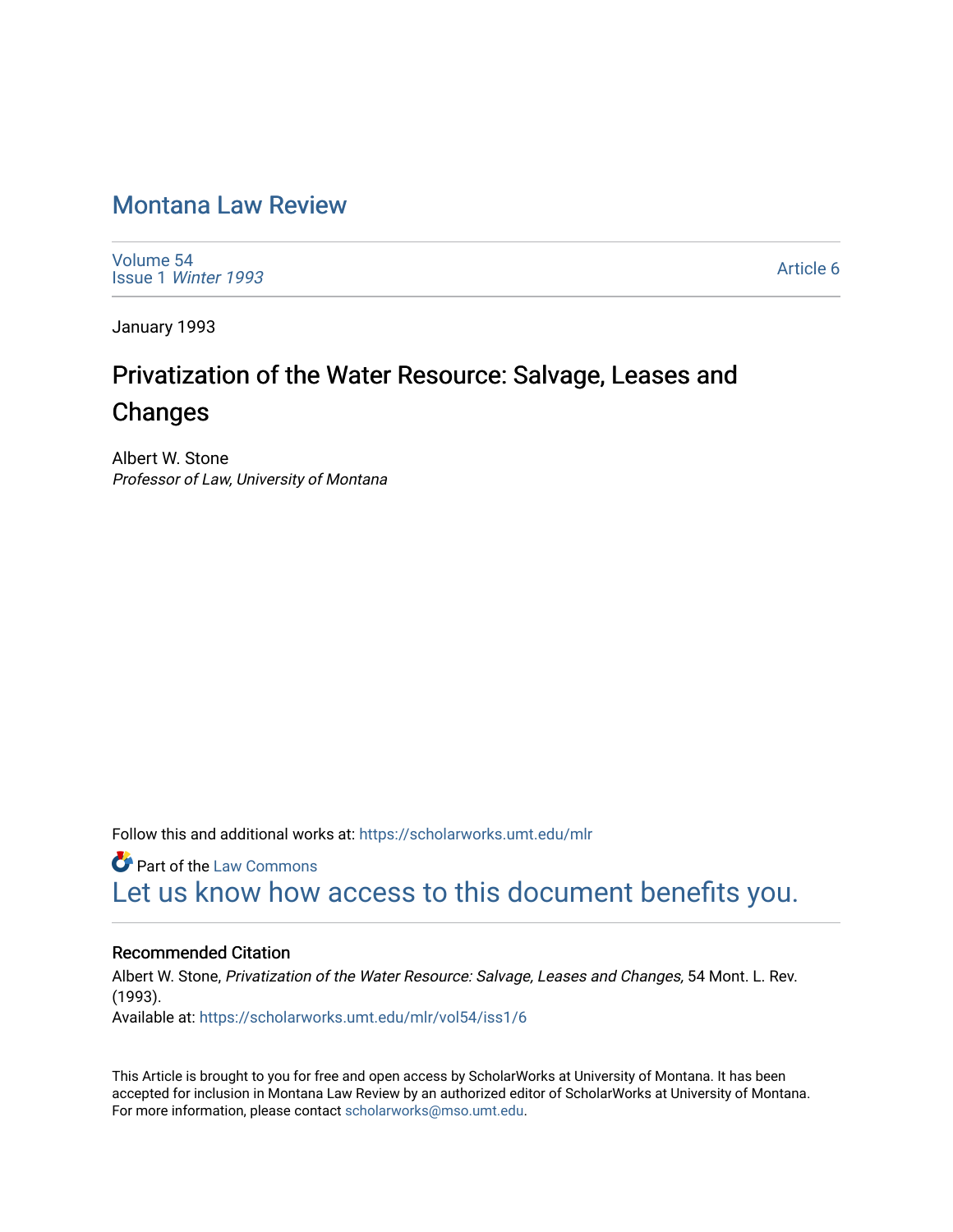### **PRIVATIZATION OF THE WATER RESOURCE: SALVAGE, LEASES AND CHANGES\***

#### **Albert W. Stone\*\***

The **1991** biennial legislative session made two substantial policy changes to Montana water law: **(1)** The legislature enacted Chapter **308** which provides an incentive to salvage water **by** the use of water-saving methods; and (2) the legislature enacted Chapter 435 which allows temporary or intermittent changes and reallocation of water. This essay discusses these enactments, and the substantial changes in policy that they effect.

Chapter **308,** codified at section **85-2-419** of the Montana Code states:

It is the declared policy of the state in **85-1-102** to encourage the conservation and full use of water. Consistent with this policy, *holders of appropriation rights who salvage water,* as defined in 85-2-102, *may retain the right to the salvaged water for beneficial use.* Any use of the right to salvaged water for any purpose or in any place other than that associated with the original appropriation right must be approved by the department as a change in appropriation right in accordance with 85-2-402. *Sale of the salvaged water must also be in accordance with 85-2-403, and the lease of the right to salvaged water for instream flow purposes must be in accordance with* 85-2-436.1

In Montana, as elsewhere, waters have been notoriously over-appropriated. Claims and decrees have resulted in paper record rights to more water than many of the appropriators ever put to a beneficial use.2 These errors may be perpetuated by the decrees in the current statewide adjudication process. <sup>3</sup>

2. Allen v. Petrick, 69 Mont. 373, 377-78, 222 P. 451, 452-53 (1924).

<sup>\*</sup> Copyright retained by the author.

<sup>\*\*</sup> Professor of Law Emeritus, University of Montana; B.A. University of California, Berkeley, 1943; J.D. Duke University Law School, 1948.

**<sup>1.</sup> MONT. CODE ANN. §** 85-2-419 (1991) (emphasis added). Section 85-2-102 of the Montana Code simply contains definitions; as of 1991, section 85-2-102 also includes a definition of salvage: "'Salvage' means to make water available for beneficial use from an existing valid appropriation through application of water-saving methods." MONT. CODE ANN. § 85-2-102(14) (1991).

Sections 85-2-402 and 403 require approval by the Department of Natural Resources and Conservation for any change of purpose, place of use, or ownership. **MONT. CODE ANN.** § 85-2-402 to -403 (1991). Section 85-2-436 authorizes the Department of Fish, Wildlife and Parks to lease water for instream flow purposes. **MONT. CODE ANN.** § 85-2-436 (1991).

<sup>3.</sup> Whether these errors will be so perpetuated depends on whether the erroneous claims are caught DNRC's examination process, or are the subject of a successful objection by another appropriator.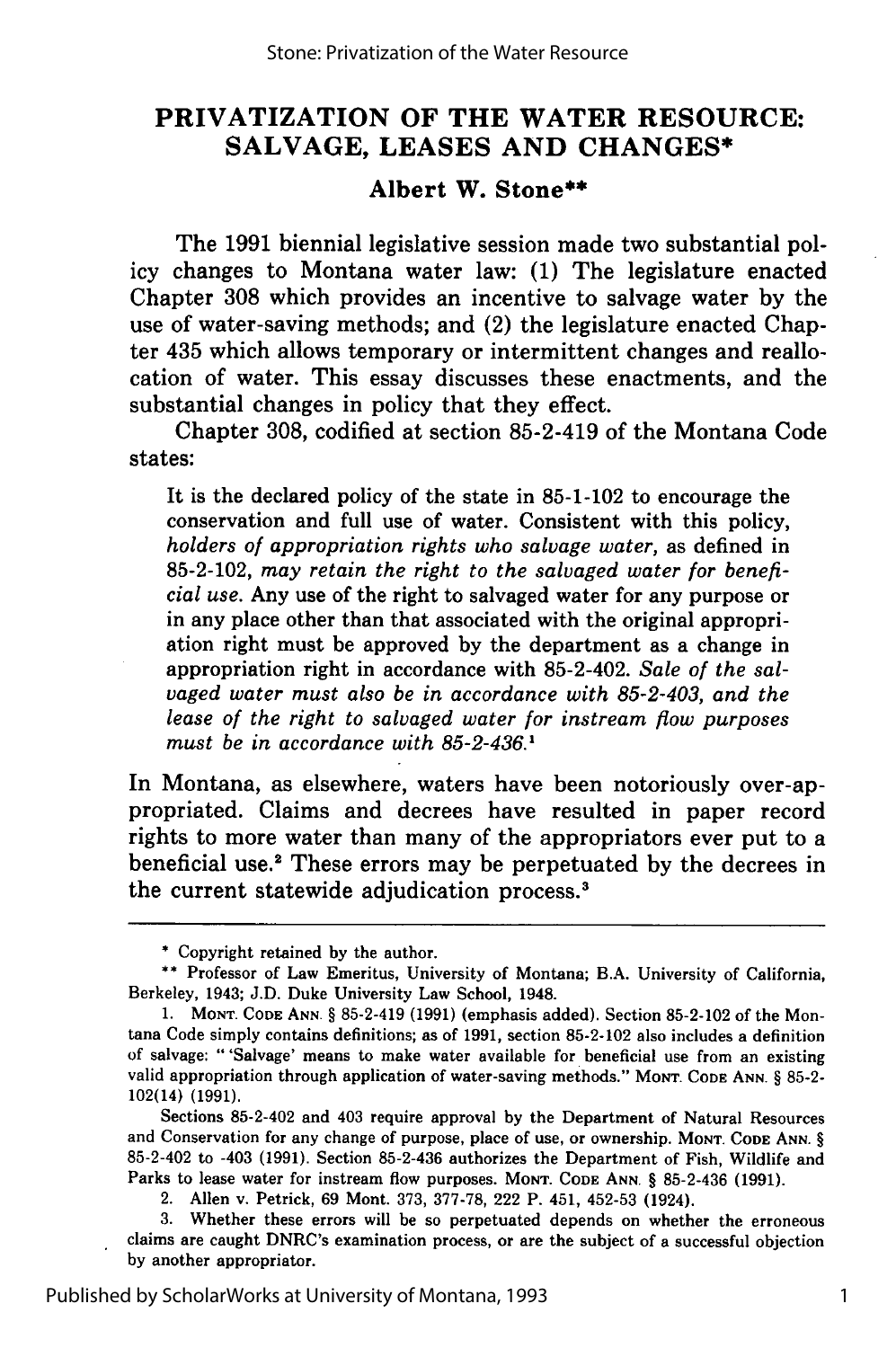The traditional rule is that an appropriator may take only the amount of water that is reasonably efficiently needed for *the pur*pose of the appropriation.<sup>4</sup> Any excess beyond this need must be left in the stream for other uses and users.<sup>5</sup> "The tendency of recent decisions of the courts in arid states is to ... regard the actual beneficial use, installed within a reasonable time **...** as the test of the extent of the right."e

The Arizona case of *Salt River Valley Users' Ass'n. v. Kovacovich7* illustrates this point. In *Kovacovich,* the defendants extended their water use by irrigating additional lands adjacent to the lands for which they had water right permits.<sup>8</sup> They had employed water-saving practices so that "no more water was thus used by defendants to irrigate all of their lands here involved than was formerly used upon only their lands with a valid water appropriation."9 The court said:

Beneficial use is the measure and limit to the use of water. (Citation omitted.) The appellees may only appropriate the amount of water from the Verde River as may be beneficially used in any given year upon the land to which the water is appurtenant even though this amount may be less than the maximum amount of their appropriation **....** Any practice **...** whereby appellees may in fact reduce the quantity of water actually taken inures to the benefit of other water users and neither creates a right to use the water saved as a marketable commodity nor the right to apply same to adjacent property **.... 1o**

*Kovacovich* is a particularly strong case for allowing further use of salvaged water because these facts were conceded: "[B]ecause of water-saving practices, no more water was thus used."'1 So *Kovacovich* did not raise the factual issue of whether there was *bona fide* salvage, or simply the use (or sale or lease) of more water because the "right" was in excess of the appropriator's needs or historic use.<sup>12</sup>

5. *Brennan,* 101 Mont. at 567, 55 P.2d at 702.

100

11. *Id.* at 202.

12. *See* Quigley v. McIntosh, 110 Mont. 495, 505-06, 103 P.2d 1067, 1072 (1940) (denying the extended use of a decreed right: "The mere fact that all the lands to which the additional use of water has been applied were included within the description in the plead-

<sup>4.</sup> Brennan v. Jones, 101 Mont. 550, 567, 55 P.2d 697, 702 (1935). *See also* Enlarged South Side Ditch Co. v. John's Flood Ditch Co., 183 P.2d 552, 554 (Colo. 1947).

<sup>6.</sup> McDonald v. State, 220 Mont. 519, 529, 722 P.2d 598, 604 (1986) (quoting Conrow v. Huffine, 48 Mont. 437, 138 p. 1094 (1914)).

<sup>7. 411</sup> P.2d 201 (Ariz. 1966).

<sup>8.</sup> *Id.* at 202.

**<sup>9.</sup>** *Id.*

<sup>10.</sup> *Id.* at 203-04 (citations omitted).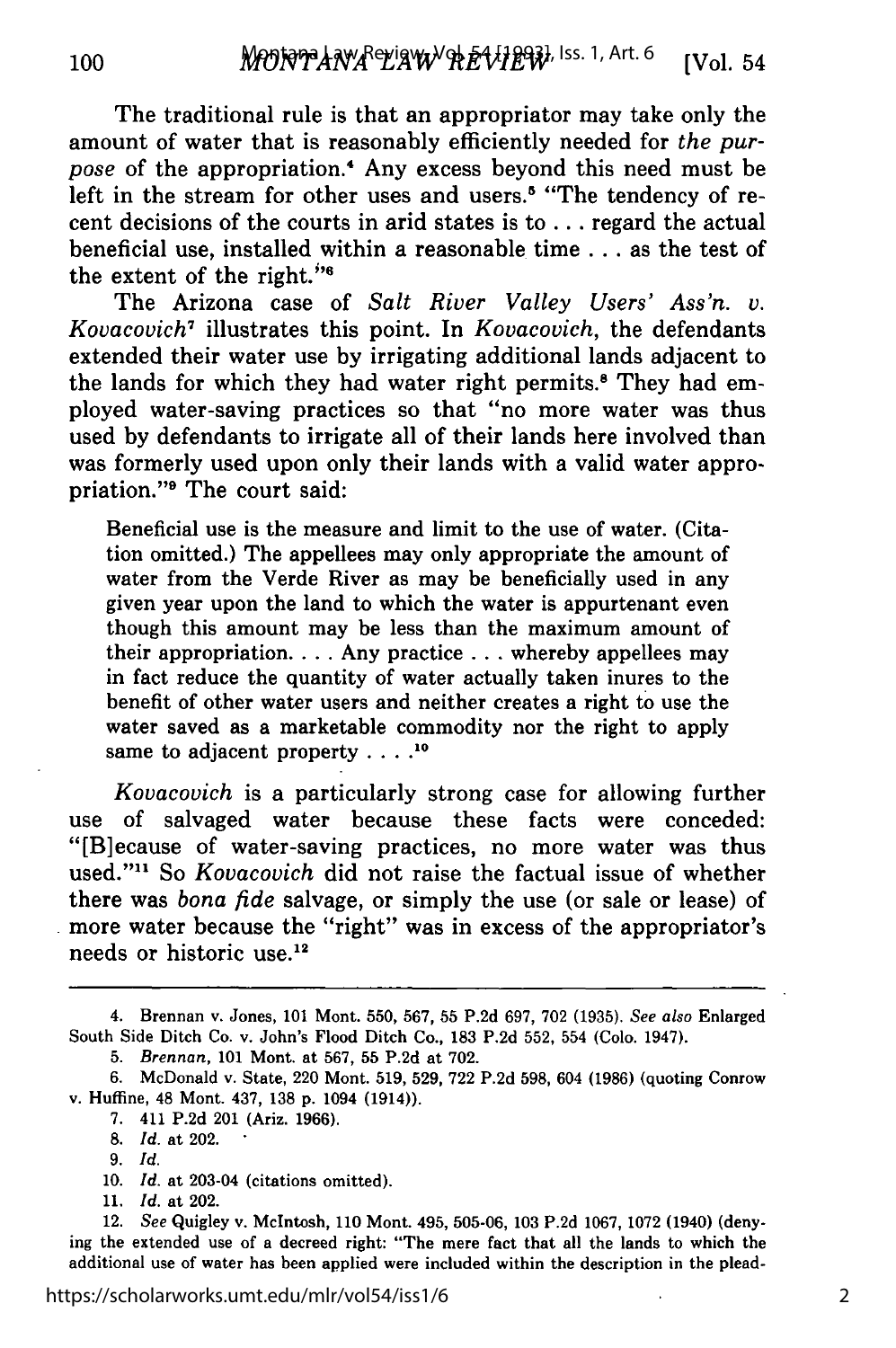In Montana, *Quigley v. McIntosh"* is an example of an attempted extended use of a decreed "right" that was in excess of the established beneficial use.14 The Montana Supreme Court denied this attempt and followed the traditional rule, explaining:

It seems indisputable that a water user who has been decreed the right to use a certain number of inches of water upon lands for which a beneficial use has been proven, cannot subsequently extend the use of that water to additional lands not under actual or contemplated irrigation at the time the right was decreed .... Of course, water must be appropriated and decreed under our system for some useful and beneficial purpose. (Citation omitted.) The proof of the existence of such purpose and the use applied to the same, as shown in the original cause, of necessity formed the basis for the awards finally given in the  $1913$  decree.<sup>15</sup>

The long-standing policy underlying these decisions characterizes water as a public resource that cannot be owned by individual users.<sup>16</sup> The 1972 Montana Constitution provides:

All... waters within the boundaries of the state are the property of the state for the use of its people and are subject to appropriation for beneficial uses as provided by law.17

Section 85-2-101(1) of the Montana Code additionally states:

[T]he legislature declares that any use of water is a public use and that the waters within the state are the property of the state for the use of its people and are subject to appropriation for beneficial uses as provided in this chapter.'<sup>8</sup>

So it follows that water is a *shared* resource. After the water has been used for the beneficial public purpose allowed **by** a permit or

- 13. 110 Mont. 495, 103 P.2d 1067 (1940).
- 14. *Id.*
- 15. *Id.* at 505, 103 P.2d at 1072.

- **17. MONT. CONST.** art. IX, § 3(3).
- **18. MONT. CODE ANN. §** 85-2-101(1) (1991).

ings at the time of the decree, in no manner furnishes basis for, or justifies, the extended use ...." in the absence of intent to make such extended use at the time the appropriation was made, together with diligent development of the use. *See also* Conrow v. Huffine, 48 Mont. 437, 444-45, **138** P. 1094, **1096** (1914) for similar language.

<sup>16.</sup> *See, e.g.,* MONT. CONST. of 1889, art. III, § 15 ("The use of all water ... shall be held to be a public use."); *In Re Yellowstone River Water Rights,* 253 Mont. 167, 173, 832 **P.2d** 1210, 1213 **(1992)** ("[T]he State of Montana owns the underlying fee to all of the water in the state."); *In Re Clark Fork River Drainage,* **-** Mont. **-, -, 833 P.2d** 1120, 1122 **(1992)** (reiterating that a water right is not a right to possession of a quantity of water, but of its beneficial use); **79** Ranch, Inc. v. Pitsch, 204 Mont. 426, 433, **666 P.2d 215, 218 (1983)** ("the fundamental policy that a water right does not mean possession of a quantity of water, but its beneficial use").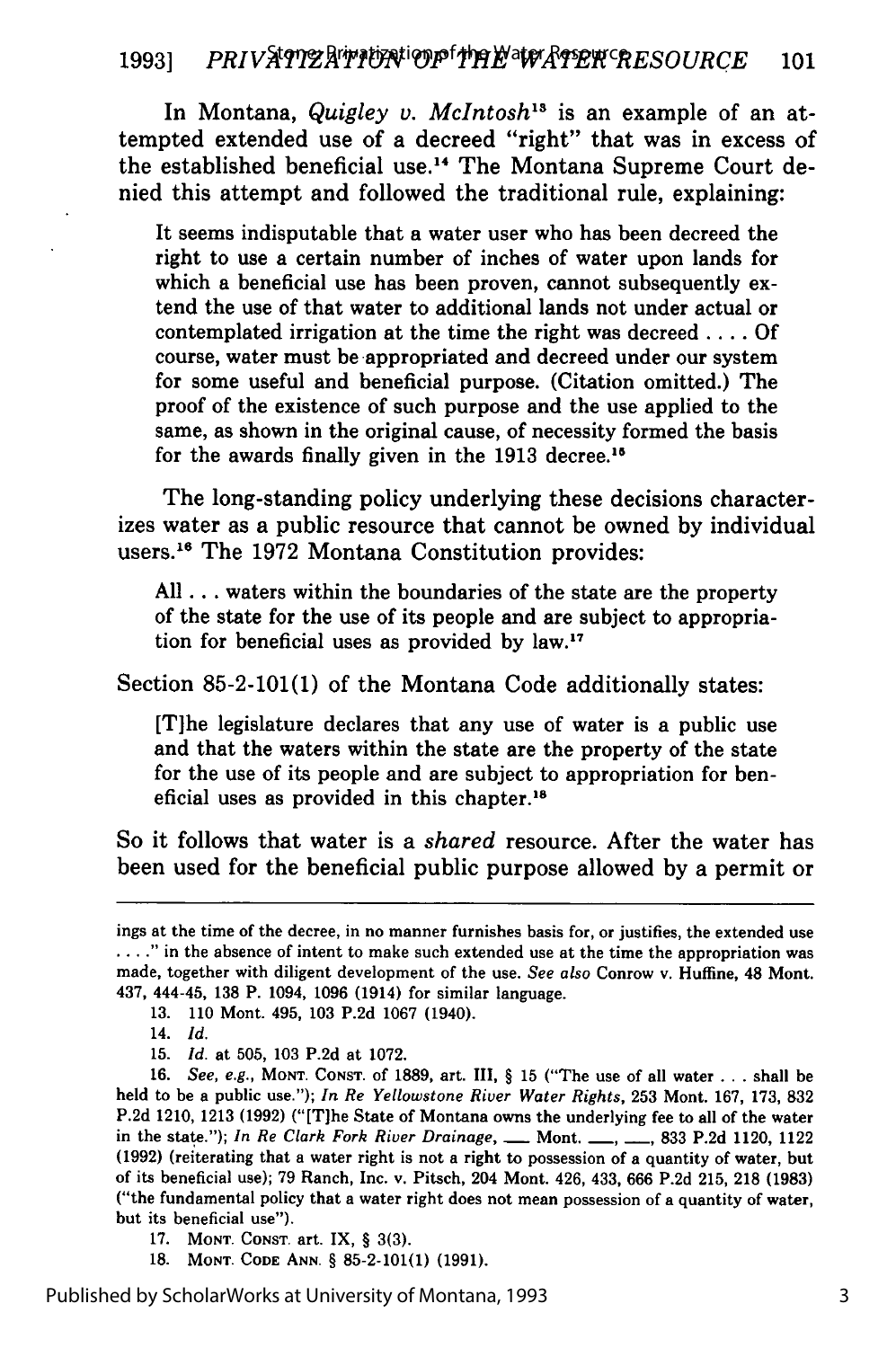an appropriation,<sup>19</sup> the water becomes available for other public purposes or for others to make similar use of it.20

Pursuant to this policy of water appropriation, water users must be reasonably efficient, to conserve this public resource which they are privileged to use and to save and provide this public resource for other users and other uses.<sup>21</sup> The state may enforce reasonable efficiency pursuant to statutes.<sup>22</sup> Of course conservation may also be voluntarily accomplished by a conscientious or socially conscious user.

Lately, water marketing has frequently been touted as a means of accomplishing efficiency of water use and socially desirable allocations of water.<sup>23</sup> Changes in the purpose, place, and ownership of a water right have always been with us and have been regulated to assure that the public resource is used in the public interest and without injury to other private interests.2"

Section 85-2-419 of the Montana Code goes farther than just allowing changes in water rights, at least as courts have viewed water rights under prior policy. This statute, by encouraging additional or expanded uses of surplus water that are not necessary for the purposes for which an appropriation was made, or for which a permit was issued, allows the creation of new water rights with preexisting earlier priority dates. In this manner the water right becomes more than usufructuary, and takes on attributes of ownership not only of the right, but also of the water itself, as a private commodity rather than as a public resource. Under section 85-2- 419, appropriators may market the excess water rather than allow it to remain public property for further private or public interests.

Except for public service entities,<sup>25</sup> Montana historically has prohibited the leasing or sale of water (as distinguished from sale of a water right).26 This policy stemmed from the underlying policy

26. *See* Sherlock v. Greaves, 106 Mont. 206, 76 P.2d 87 (1938); *Rock Creek Ditch and*

<sup>19.</sup> There was no provision for a "permit" prior to 1973.

<sup>20.</sup> Basey v. Gallagher, 87 U.S. 670, 683 (1874).

<sup>21.</sup> *Id.*

<sup>22.</sup> *See* **MONT. CODE** ANN. §§ 85-2-114 to -116 (1991).

<sup>23.</sup> *See generally* John D. Musick, *Reweave the Gordian Knot: Water Futures, Water Marketing and Western Water Mythology,* 35 ROCKY **MTN. MIN.** L. **INST.** 22-1 (1990); John E. Thorson, *Water Marketing in Big Sky Country: An Interim Assessment,* 29 **NAT.** RE-**SOURCES** J. 479 (1989).

<sup>24.</sup> **MONT. CODE ANN.** §§ 85-2-402 to -403 (1991). *In Re Yellowstone River Water Rights,* 253 Mont. at 174, 832 P.2d at 1214 ("These rights . .. are protected against unreasonable state action; however, they have not been granted indefeasible status **....** [T]he State Legislature may enact constitutionally sound regulations including the requirement for property owners-to take affirmative actions to maintain their water rights.").

<sup>25.</sup> *See* Rock Creek Ditch and Flume Co. v. Miller, 93 Mont. 248, 17 P.2d 1074 (1933); Bailey v. Tintinger, 45 Mont. 154, 122 P. 575 (1912).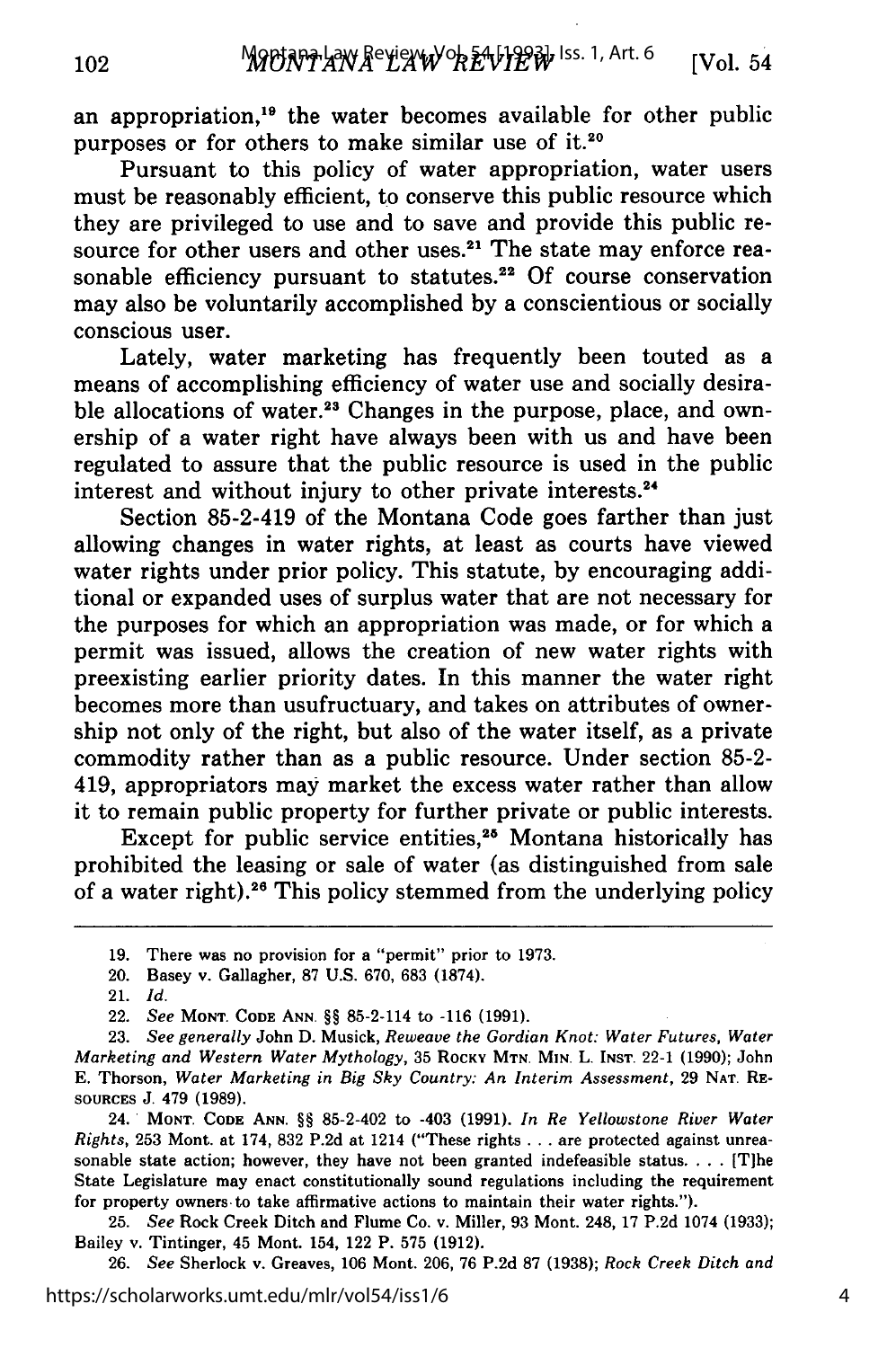that the public, not the appropriator, owns the water.<sup>27</sup> "[T]he State of Montana owns the underlying fee to all of the water in the State and thereby retains substantial regulatory power over water rights.<sup>28</sup> In 1991, however, Montana enacted Chapter 435, now section 85-2-407 of the Montana Code, which compliments section 85- 2-419. Section 85-2-407 provides:

(1) An appropriator may not make a temporary change in appropriation right for his use or another's use except with department approval in accordance with 85-2-402 and this section.

(2) A temporary change in appropriation right may be approved for a period not to exceed 10 years. A temporary change in appropriation right may be approved for consecutive or intermittent  $u$ se. $^{29}$ 

Although the foregoing does not *expressly* say that water may now be leased in Montana, there seems little, if any, difference between such "temporary" changes and leases.

This latest trend favors reallocation through economic determinism, treating water simply as a commodity. A person may: (1) "salvage" water and make additional uses of the unneeded water (or lease it for instream flow to the Department of Fish, Wildlife and Parks);<sup>30</sup> or (2) make a "temporary change" of the original appropriation; or (3) make a "temporary change" of salvaged water to other persons, purposes, or places.<sup>31</sup>

Western states are seeking better means of water allocation, particularly reallocation.<sup>32</sup> A free market place for water is seductively attractive partly because of its seeming simplicity. But can economics—the highest monetary value—be the principal criterion at a time when environmental and intangible human values are increasingly pressing for recognition? This raises a policy question which should be considered now, at the outset of these new statutes: Should a water right continue to be a usufructuary right or privilege to use a resource that belongs to the public and in which the public has a strong and special interest, or should a water right

- 29. **MONT. CODE ANN.** § 85-2-407 (1991).
- 30. **MONT. CODE ANN.** § 85-2-419 (1991).
- 31. **MONT. CODE ANN.** § 85-2-407 (1991).
- 32. Musick, *supra* note 23, at 22-1.

*Flume Co.,* 93 Mont. 248, 17 P.2d 1074; Galiger v. McNulty, 80 Mont. 339, 260 P. 401 (1927).

<sup>27.</sup> MONT. CONST. art. IX, § 3(3) states: "All ... waters .. .are the property of the state for the use of its people." MONT. CODE ANN. § 85-2-101(1) (1991) states: "[Tihe waters within the state are the property of the state for the use of its people."

<sup>28.</sup> *In Re Yellowstone River Water Rights,* 253 Mont. at 179, 832 P.2d at 1217 (citing State v. McDonald, 220 Mont. 519, 524, 722 P.2d 598, 601 (1986)).